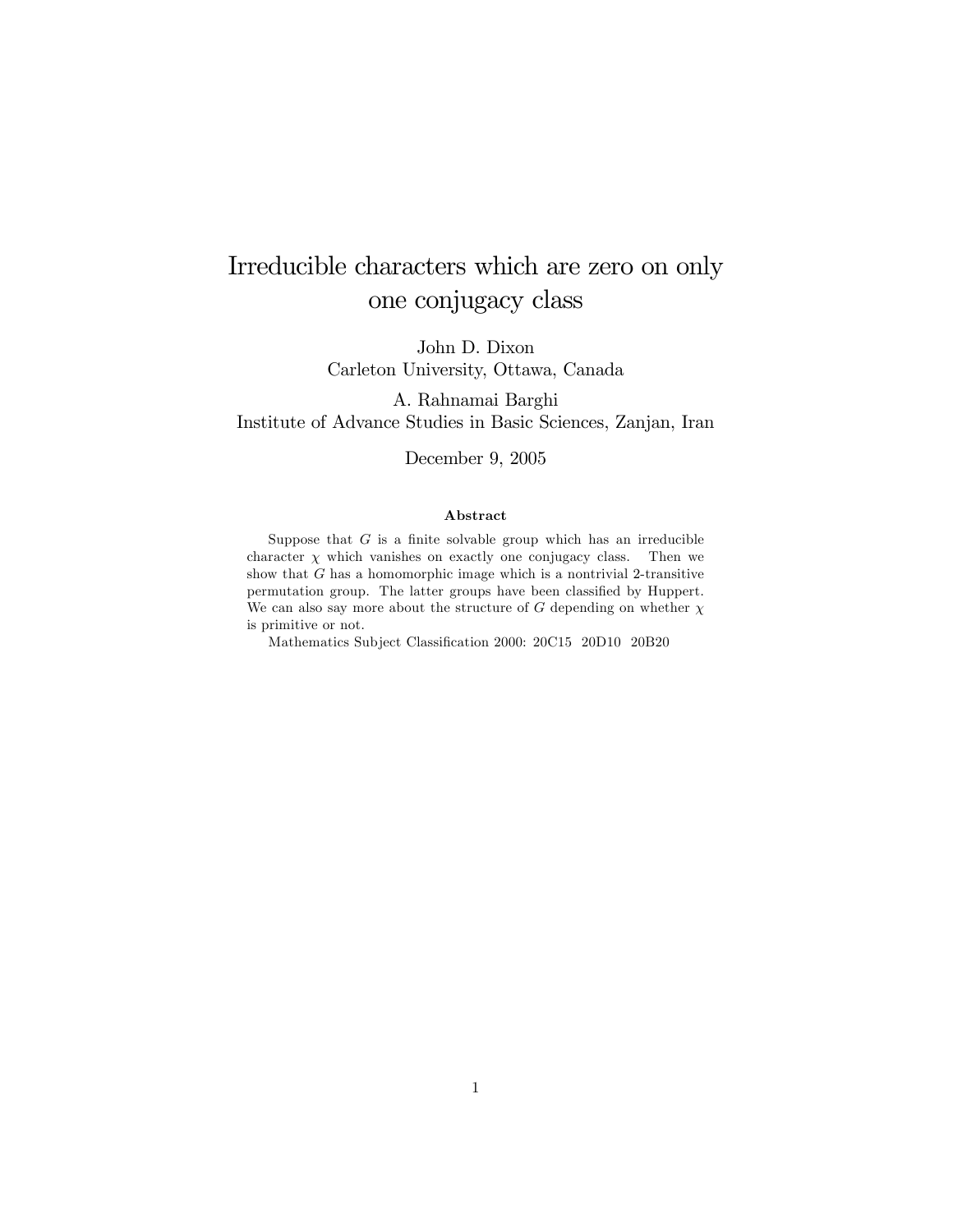#### 1 Introduction

Let  $\chi$  be an irreducible character of a finite group G. A well-known theorem of Burnside [9, page 40] shows that when  $\chi$  is nonlinear it takes the value 0 on at least one conjugacy class of G. Groups having an irreducible character that vanishes on exactly one class were studied by Zhmud' in  $[11]$  (see also  $[1]$ ). Chillag [2, Lemma 2.4] has proved that if the restriction of  $\chi$  to the derived group  $G'$  is reducible and  $\chi$  vanishes on exactly one class of  $G$ , then  $G$  is a Frobenius group with a complement of order 2 and an abelian odd-order kernel.

Our purpose in this paper is to show that, if an irreducible character  $\chi$  of a finite solvable group  $G$  vanishes on exactly one conjugacy class, then  $G$  has a homomorphic image which is a nontrivial 2-transitive permutation group. The latter groups have been classified by Huppert: they have degree  $p^d$  where p is prime, and are subgroups of the extended affine group  $A\Gamma L(1,p^d)$  except for six exceptional degrees (see Remark 8 below). We can also say more about the structure of G depending on whether  $\chi$  is primitive or not.

### 2 Main results

We shall initially assume that our character is faithful, and make the following assumptions:

(\*) G is a finite group with a faithful irreducible character  $\chi$  which is 0 on only one class which we denote by  $C$ . Furthermore,  $G$  has a chief factor  $K/L$  which is an elementary abelian p-group of order  $p^d$  such that the restriction  $\chi_K$  is irreducible, but  $\chi_L$  is not.

Since  $\chi$  must be nonlinear, the latter condition clearly holds whenever G is solvable, but for the present we shall not assume solvability.

**Proposition 1** Suppose (\*) holds. Then  $C = K \setminus L$ ,  $K = \langle C \rangle$  and L is equal to  $L_0 := \{u \in G \mid u\mathcal{C} = \mathcal{C}\}\$ . In particular, C consists of p-elements (since L does not contain a Sylow p-subgroup of  $K$ ). Moreover, either:

(i) d is even,  $\chi_L = p^{d/2} \phi$  for some nontrivial linear character  $\phi$  of L, and  $L = Z(G)$ ; or

(ii)  $\chi_L = \phi_1 + ... + \phi_{p^d}$  is the sum of  $p^d$  distinct G-conjugate irreducible characters of L, and so  $\chi$  is imprimitive and  $p^d | \chi(1)$ .

**Proof.** Since  $\chi_K$  is irreducible, the theorem of Burnside quoted above shows that  $\mathcal{C} \subseteq K$ . On the other hand, since  $\chi_L$  is reducible, [1, Theorem 21.1] shows that  $C \cap L = \emptyset$ . Hence  $C \subseteq K \setminus L$ .

Now since  $K/L$  is an abelian chief factor, and  $\chi_K$  is irreducible, it follows from [9, (6.18)] that either (i) d is even,  $\chi_L = p^{d/2} \phi$  for some  $\phi \in \text{Irr}(L)$ ; or (ii)  $\chi_L = \phi_1 + ... + \phi_{p^d}$  is the sum of  $p^d$  distinct G-conjugate irreducible characters  $\phi_i$ . We shall consider these two cases separately.

In case (i) we note that, since  $\mathcal{C} \cap L = \emptyset$ , the irreducible character  $\phi$  does not take the value 0. Thus Burnside's theorem implies that  $\phi(1) = 1$ . This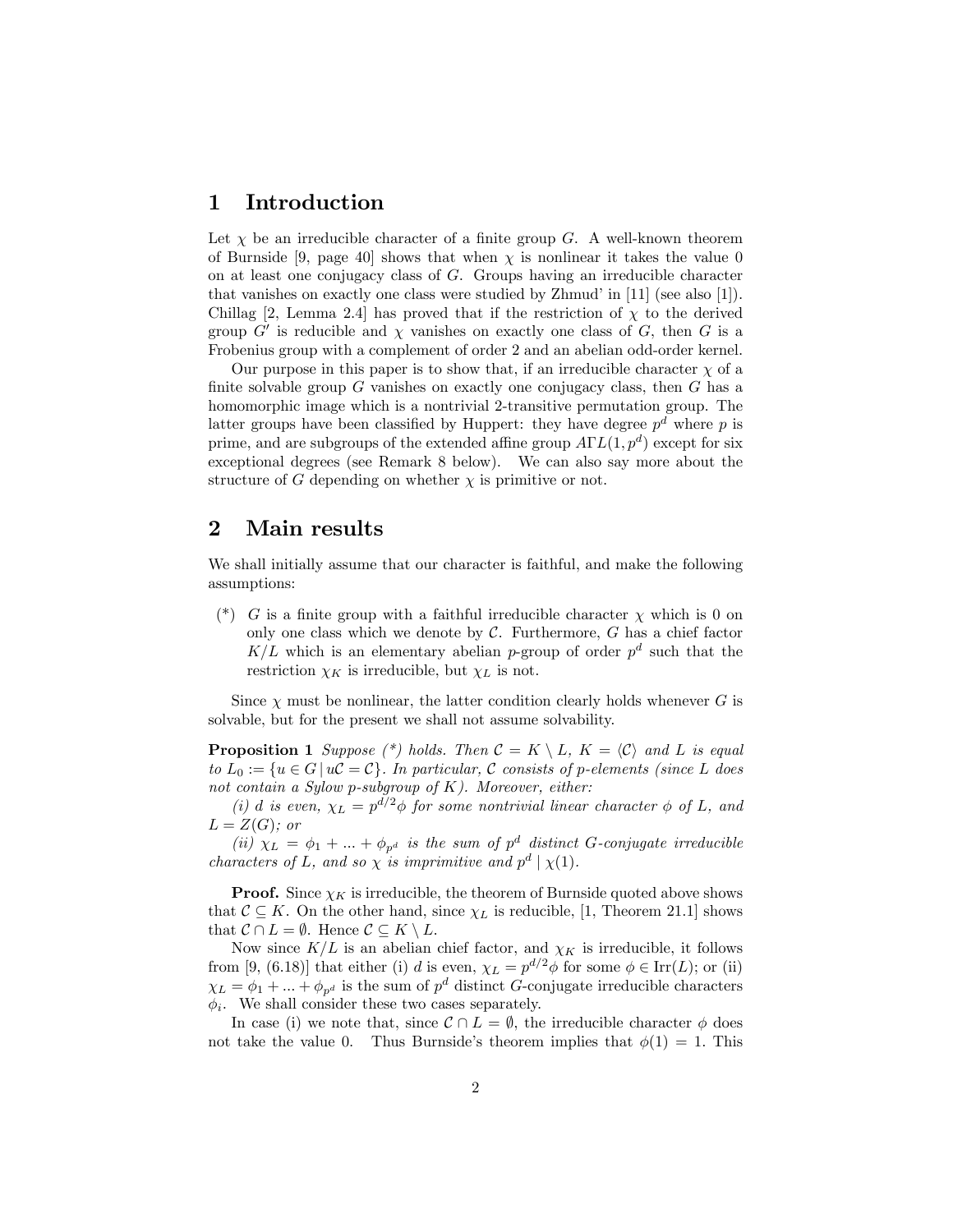implies that if  $\rho$  is a representation affording  $\chi$ , then  $\rho$  is scalar on L. Since  $\chi$ is assumed to be faithful, L is contained in the centre  $Z(G)$  of G. On the other hand, for each  $z \in Z(G)$ ,  $\rho(z)$  is a scalar of the form  $\zeta$ . Thus for each  $x \in \mathcal{C}$  we have  $\chi(zx) = \text{trace}\,\rho(zx) = \text{trace}\,\zeta\rho(x) = \zeta\chi(x) = 0$  and so  $zx \in \mathcal{C}$ . Therefore  $z = (zx)x^{-1} \in \langle \mathcal{C} \rangle \leq K$  for all  $z \in Z(G)$ . This shows that  $Z(G)$  is a normal subgroup of G satisfying  $L \leq Z(G) \leq K$ . Since  $K/L$  is a chief factor and  $\chi_K$ is a nonlinear irreducible character of K, we conclude that  $Z(G) = L$ . Finally, since  $K/Z(G)$  is abelian, [9, (2.30)] shows that  $K \setminus L = \mathcal{C}$ .

In case (ii)  $\chi_K$  is an irreducible constituent of  $(\phi_1)^K$  and so comparison of degrees shows that  $\chi_K = (\phi_1)^K$ . Thus  $\chi_K$  is 0 everywhere outside of the normal subgroup L, and so  $K \setminus L = C$  in this case as well.

Finally since  $|\mathcal{C} \cup \{1\}| > \frac{1}{2}|K|$ , therefore  $K = \langle \mathcal{C} \rangle$ . Finally, it is easily seen that  $L_0$  is a normal subgroup of G, and that  $L_0 \subseteq \mathcal{CC}^{-1}$  and so  $L_0 \leq K$ . Since  $C = K \setminus L$  is a union of cosets of L, we see that  $L \le L_0$ . On the other hand,  $C \nsubseteq L_0$  since C is not a subgroup. Therefore  $L_0 \lhd G$  and  $L \leq L_0 \lhd K$ ; hence  $L_0 = L$  as claimed.  $\blacksquare$ 

**Corollary 2** Under the hypothesis  $(*)$  every normal subgroup N of G either contains K (when  $\chi_N$  is irreducible) or is contained in L (when  $\chi_N$  is reducible). In particular,  $K/L$  is the unique chief factor such that  $\chi_K$  is irreducible and  $\chi_L$ is reducible and  $K/L$  is the socle of  $G/L$ . Since K has a nonlinear irreducible character, K is not abelian and so  $L \neq 1$ .

Remark 3 Both cases (i) and (ii) in Proposition 1 can actually occur. The group  $SL(2,3)$  has three primitive characters of degree 2 which satisfy  $(*)$  (case (i) with  $|K| = 8$  and  $|L| = 2$  for each character), and  $S_4$  has an imprimitive character of degree 3 which satisfies  $(*)$  (case (ii) with  $|K| = 12$  and  $|L| = 4$ ).

**Proposition 4** Suppose that the hypothesis  $(*)$  and case  $(i)$  of Proposition 1 hold. Then  $L = Z(G)$  has order p, K is an extraspecial p-group and  $\chi$  is primitive.

**Proof.** Let  $z \in L$ . Then for any  $x \in C$  we have  $zx \in C$  and so  $zx = y^{-1}xy$ for some  $y \in G$ . Since  $K/L$  is an elementary abelian p-group,  $z^p x^p = (zx)^p =$  $y^{-1}x^py = x^p$ , and so  $z^p = 1$ . Thus L is of exponent p. Since  $L = Z(G)$  is represented faithfully as a group of scalar matrices by a representation affording  $\chi$ , it follows that L is cyclic and hence  $|L| = p$ . Because K is nonabelian,  $K' = \Phi(K) = L = Z(K)$  and so K is an extraspecial p-group.

We finally show that  $\chi$  is primitive. Indeed, otherwise there is a maximal subgroup H in G and  $\psi \in Irr(H)$  such that  $\chi = \psi^G$ . The formula for an induced character shows that  $\psi^G$  is 0 on each conjugacy class disjoint from  $H$ . As is well-known every proper subgroup of a finite group is disjoint from some conjugacy class, and so we conclude that  $\mathcal C$  is the unique class such that  $\mathcal{C} \cap H = \emptyset$ . By Proposition 1 this implies that  $H \cap K \leq L$ . Thus  $K \nleq H$ , and so  $G = HK$  by the maximality of H. Hence

$$
\chi(1) = \psi^G(1) \ge |G : H| = |K : H \cap K| \ge |K : L| = p^d.
$$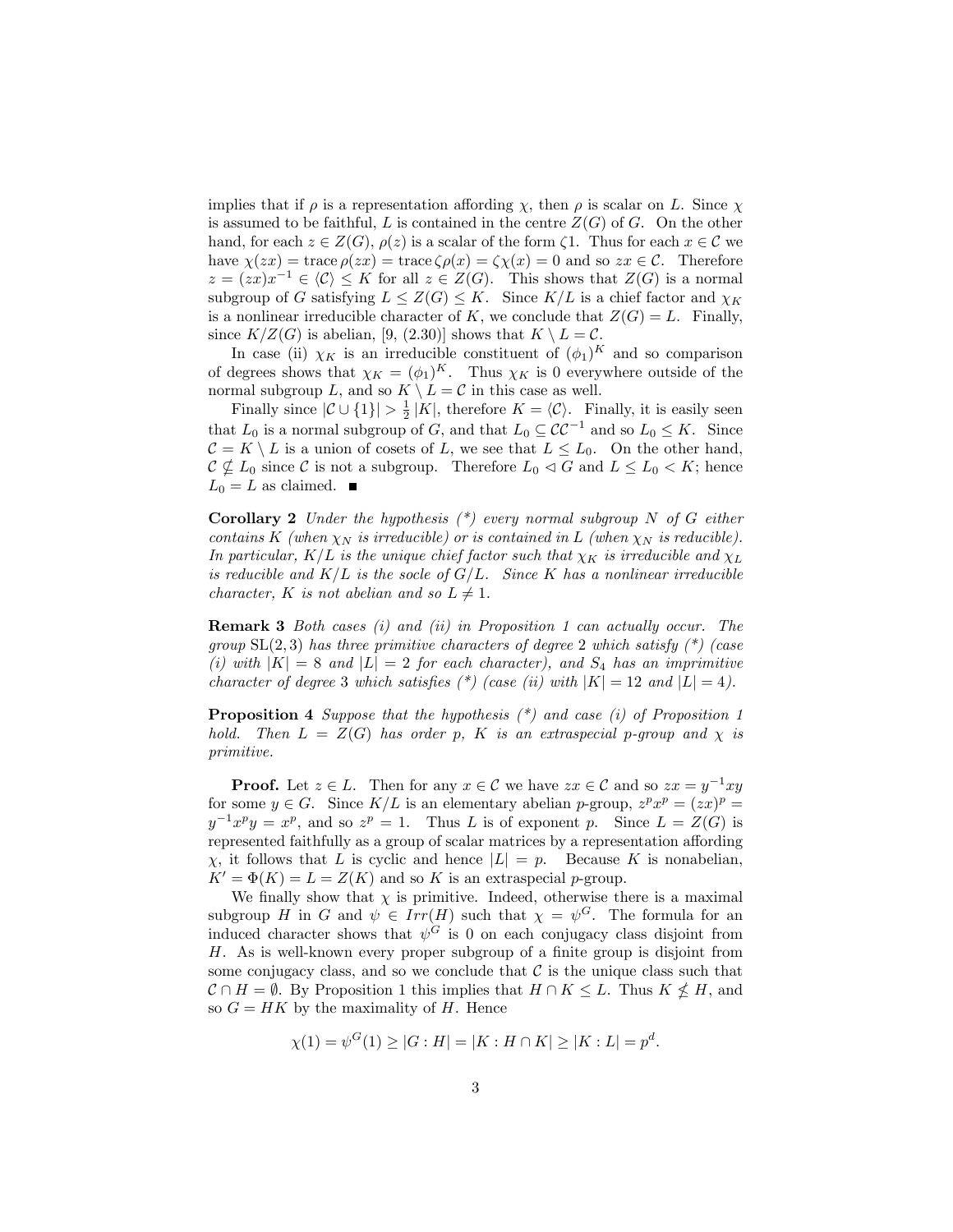Since  $\chi(1) = p^{d/2}$ , we obtain a contradiction. Thus  $\chi$  is primitive.

**Proposition 5** Suppose that the hypothesis  $(*)$  and case  $(ii)$  of Proposition 1 hold (so  $\chi$  is imprimitive). Then there exists a subgroup M of index  $p^d$  in G such that  $\chi = \psi^G$  for some  $\psi \in \text{Irr}(M)$ ,  $G = MK$  and  $M \cap K = L = \text{core}_G(M)$ .

**Proof.** As noted in the proof of Proposition 1  $\chi_L$  is a sum of  $p^d$  distinct irreducible constituents  $\phi_i$ . Because  $\chi_K$  is irreducible, these constituents are Kconjugates (as well as G-conjugates). Let  $M := I_G(\phi_1)$  be the inertial subgroup fixing the constituent  $\phi_1$ . Then  $|G : M| = p^d$  and  $G = MK$  because K acts transitively on the set of  $\phi_i$ . Clearly  $L \leq M$ . Since  $|K : L| = p^d = |G : M| =$  $[K : M \cap K]$ , we conclude that  $M \cap K = L$ . On the other hand, since  $\psi^G$  is 0 on any class which does not intersect  $M$ , the hypothesis on  $\chi$  shows that  $\mathcal{C} = G \setminus \bigcup_{y \in G} y^{-1}My$ . Now  $u \in \text{core}_G(M) = \bigcap_{y \in G} y^{-1}My$  and  $x \in \mathcal{C}$  implies that ux does not lie in any  $y^{-1}My$ , and hence  $ux \in \mathcal{C}$ . Thus with the notation of Proposition 1,  $\text{core}_G(M) \leq L_0 = L$ . Since L is a normal subgroup contained in M, the reverse inequality is also true and so  $\text{core}_G(M) = L$ .

The proof of the next result requires a theorem of Isaacs [10, Theorem 2] which states:

Let  $H$  be a finite group with centre  $Z$  and  $K$  be a normal subgroup of  $H$ with  $Z = Z(K)$ . Suppose that H centralizes  $K/Z$  and  $|Hom(K/Z, Z)| \le$ | $K/Z$ |. Then  $H/Z = K/Z \times C_H(K)/Z$ .

**Proposition 6** Under the hypothesis  $(*)$  the centralizer  $C_G(K/L)$  equals K.

**Proof.** If  $\chi$  is primitive, then Proposition 4 shows that the hypotheses of Isaacs' theorem are satisfied for  $H := C_G(K/L)$  (the condition  $|Hom(K/Z, Z)| \leq$  $|K/Z|$  is trivial since the irreducibility of  $\chi_H$  implies that Z is cyclic). Also, since  $\chi_K$  is irreducible,  $C_G(K) = Z(G) = L$ , and so Isaacs' theorem shows that  $H/L = K/L \times C_H(K)/L = K/L$  as required.

If  $\chi$  is imprimitive, then using the notation of Proposition 5 we can show that  $M \cap H = L$  where  $H := C_G(K/L)$ . Indeed, it is clear from Proposition 5 that  $L \leq M \cap H$ . To prove the reverse inequality suppose that  $u \in M \cap H$ . Then for each  $x \in K$  we have  $xu = yux$  for some  $y \in L$ . Choose i such that  $\phi_1^x = \phi_i$ . Then  $\phi_i^u = \phi_1^{xu} = \phi_1^{yux} = \phi_1^x = \phi_i$ . Hence u fixes  $\phi_1^x$  and hence lies in  $x^{-1}Mx$ . Since this is true for all  $x \in K$ , it follows from Proposition 5 that  $u \in \text{core}_G(M) = L$ . Thus  $M \cap H = L$  as claimed. Finally  $H = H \cap MK =$  $(H \cap M)K = LK = K$  as required.

**Corollary 7** Under the hypothesis  $(*)$  G acts transitively by conjugation on the nontrivial elements of the vector space  $K/L$  and the kernel of this action is K. Thus  $G/K$  is isomorphic to a subgroup of  $GL(d, p)$  which is transitive on the nonzero elements of the underlying vector space.

**Remark 8** Huppert [8, Chapter XII Theorem 7.3] has classified all solvable subgroups  $S$  of  $GL(d, p)$  which are transitive on the nonzero vectors of the underlying vector space. Apart from six exceptional cases (where  $p^d = 3^2, 5^2, 7^2, 11^2, 23^2$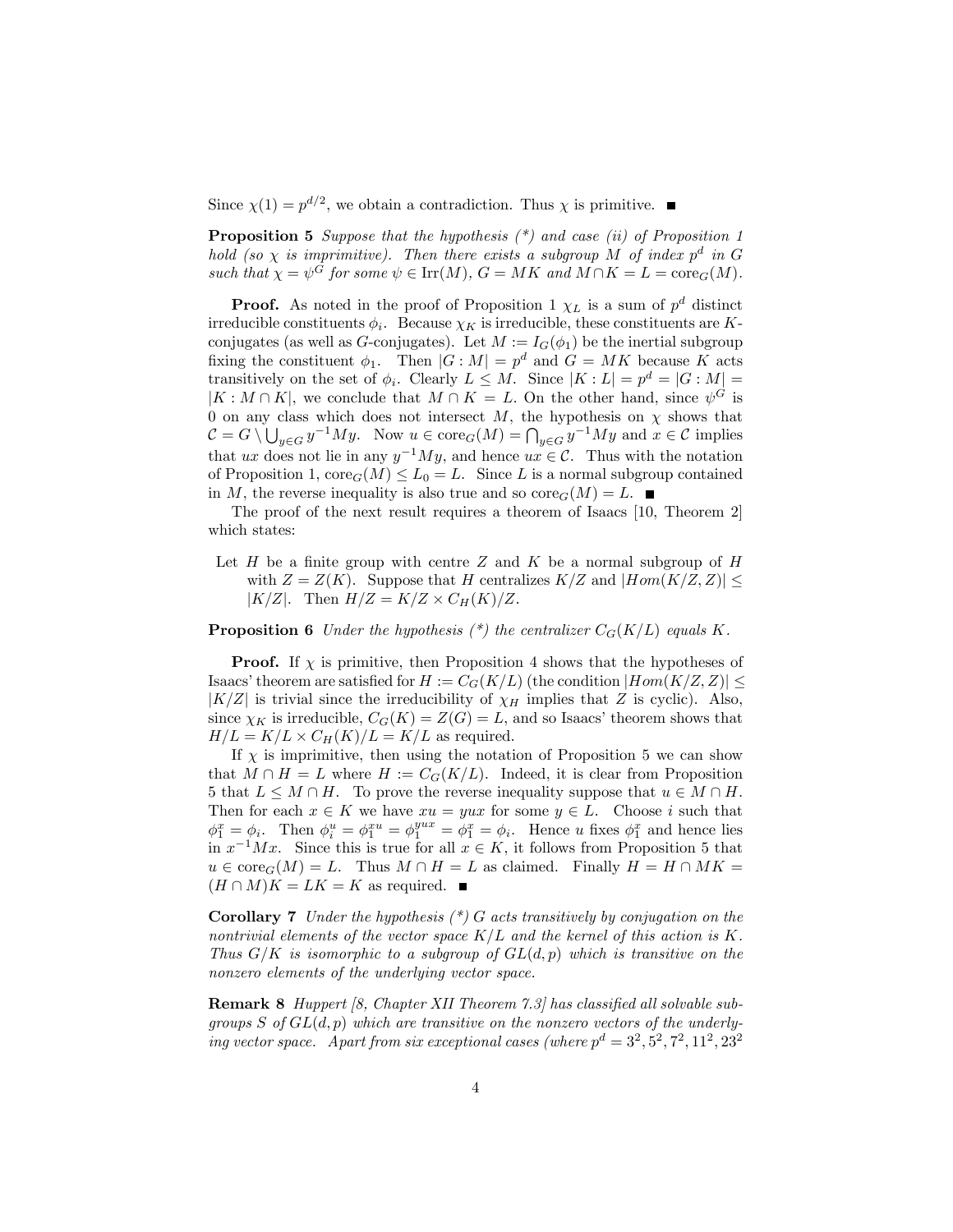or  $3<sup>4</sup>$ ), the underlying vector space can be identified with the Galois field  $GF(p<sup>d</sup>)$ in such a way that S is a subgroup of the group  $\Gamma L(1,p^d)$  consisting of all transformations of the form  $\xi \mapsto \alpha \xi^t$  where  $\alpha$  is a nonzero element of the field and t is an automorphism of the field. The group  $\Gamma L(1,p^d)$  is metacyclic of order  $(p<sup>d</sup> - 1)d$ . A classification for nonsolvable groups has been carried out by Hering [5], [6]. It is considerably more complicated to state and prove, but among other things it shows that such groups have only a single nonsolvable composition factor (a summary is given in [8, page 386]).

Since the latter half of hypothesis  $(*)$  is certainly satisfied in a solvable group, we can specialize to solvable groups and drop the condition that  $\chi$  is faithful to obtain the following theorem .

**Theorem 9** Let  $G$  be a finite solvable group which has an irreducible character  $\chi$  which takes the value 0 on only one conjugacy class C. Let  $K := \langle C \rangle$ . Then: (a)  $K = G^{(k)}$  for some  $k \geq 0$ .

(b) There is a unique normal subgroup L of G such that  $K/L$  is a chief factor of G and  $K \setminus L = C$  (we set  $|K : L| = p^d$ ).

(c)  $G/K$  acts transitively on the set  $(K/L)^{\#}$  of nontrivial elements of the vector space  $K/L$  and so is one of the groups classified by Huppert.

(d) If  $\chi$  is primitive, then K | ker  $\chi$  is an extraspecial group of order  $p^{d+1}$ with centre  $L/\ker \chi$ .

(e) If  $\chi$  is imprimitive, then  $G/L$  is a 2-transitive Frobenius group of degree  $p^d$  .

**Remark 10** We also note that  $(c)$  and Huppert's classification show that the integer k in (a) is bounded. Indeed, since  $\Gamma L(1,p^d)$  is metacyclic,  $k = 1$  or 2 except in the six exceptional cases. Computations using GAP [4] show that in the remaining cases  $k \leq 4$ .

**Proof.** (a) Let k be the largest integer such that  $K \leq G^{(k)}$ . By Corollary 2 we know that the restriction  $\chi_{G(k+1)}$  is reducible, and so  $G(k+1) \leq L$ . Therefore  $G^{(k+1)} \leq L < K \leq G^{(k)}$ , and so  $G^{(k)} \leq C_G(K/L)$ . Hence  $K = G^{(k)}$  by Proposition 6:

(b), (c) and (d) follow from Proposition 1, Corollary 7 and Proposition 4.

(e) Let M be the subgroup defined in Proposition 5. Since  $\chi$  is induced from a character on M, its restriction  $\chi_M$  must be reducible, and so [1, page 145] shows that

$$
2 \leq [\chi_M, \chi_M] \leq 1 + \frac{|\mathcal{C} \setminus M|}{|M|} = 1 + \frac{|\mathcal{C}|}{|M|}
$$

Hence  $|C| \geq |M|$ . Since  $G = MK$  and  $G/K$  acts transitively on  $(K/L)^{\#}$  we conclude using Proposition 5 that

$$
\frac{|K|}{|L|} - 1 = p^d - 1 \le |G : K| = |M : M \cap K| = |M : L| \le \frac{|C|}{|L|}
$$